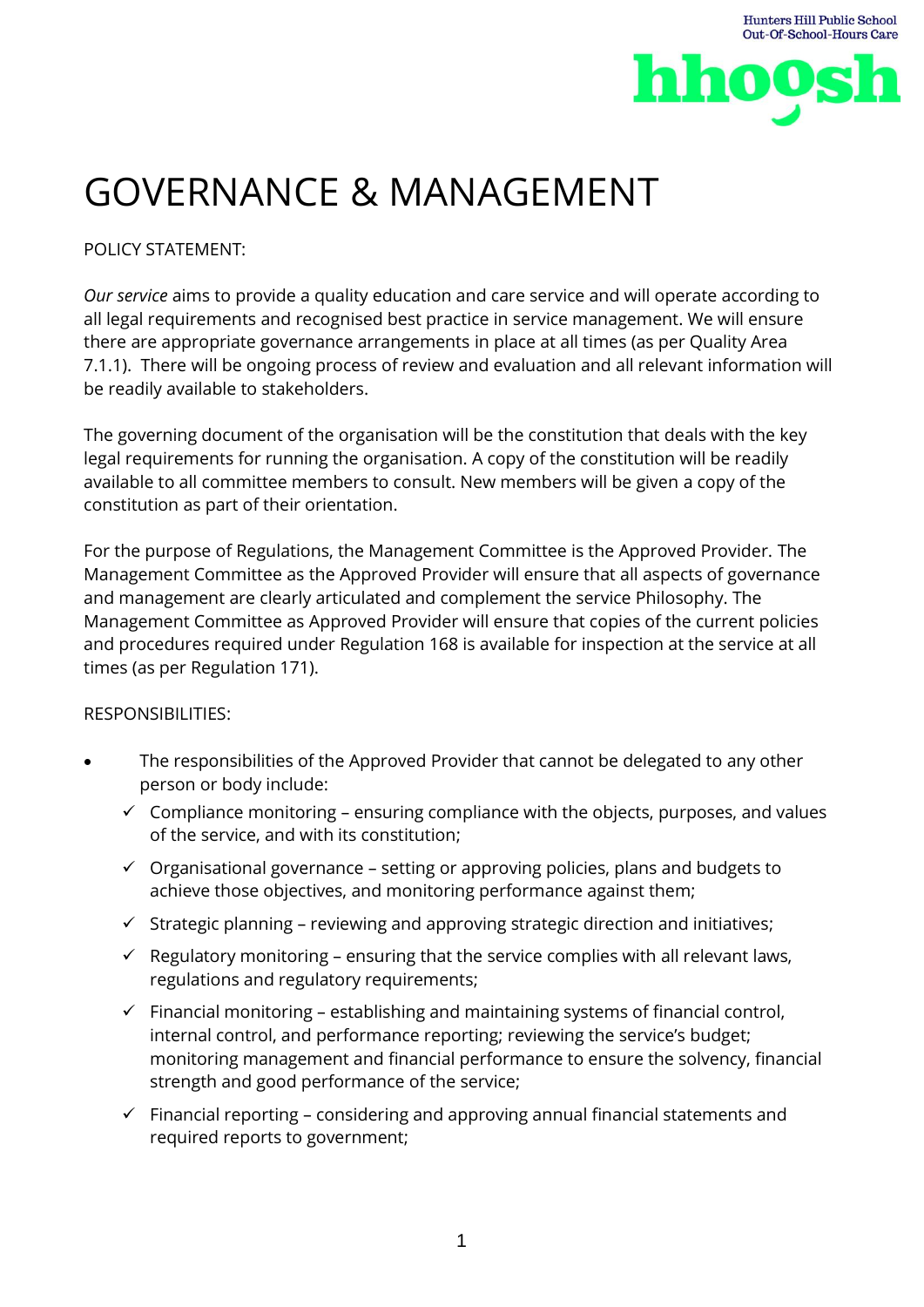



- $\checkmark$  Organisational structure setting and maintaining a framework of delegation and internal control;
- $\checkmark$  Staff selection and monitoring selecting, evaluating the performance of, rewarding and, if necessary, dismissing the staff. Delegate the functions of sub-committees, the Nominated Supervisor, and other staff;
- $\checkmark$  Risk management reviewing and monitoring the effectiveness of risk management and compliance in the service; agreeing or ratifying all policies and decisions on matters which might create significant risk to the service, financial or otherwise; and
- $\checkmark$  Dispute management dealing with and managing conflicts that may arise within the organisation, including conflicts arising between committee members, staff, members, or volunteers.
- The **Nominated Supervisor** is responsible for the day-to-day management of the service and to address key management and operational issues under the direction of, and the policies laid down by the Approved Provider, including:
	- $\checkmark$  Developing and implementing organisational strategies and making recommendations to the Approved Provider on significant strategic initiatives;
	- $\checkmark$  Making recommendations for the appointment of staff, determining terms of appointment, evaluating performance, and developing and maintaining succession plans for staff;
	- $\checkmark$  Having input into the annual budget and managing day-to-day operations within the budget;
	- $\checkmark$  Maintaining an effective risk management framework; and
	- $\checkmark$  Keeping the Approved Provider and Regulators informed about any developments that may impact on the organisation's performance.

#### PROCEDURES:

## **(a) Philosophy and policies**

- The development and review of the Philosophy and policies will be an ongoing process.
- The philosophy and associated statement of purpose will underpin all other documentation and the practices of the service and will reflect the principles of the approved national framework for school age care "My Time, Our Place". There will be a collaborative and consultative process to support the development of the philosophy that will include children, families and Educators. The statement of Philosophy will be included in the Quality Improvement Plan for the service. The statement of purpose will define how the statement of philosophy will be implemented in the service.
- Policies and procedures will provide clear documentation that will define agreed and consistent ways of doing things to achieve the stated outcomes.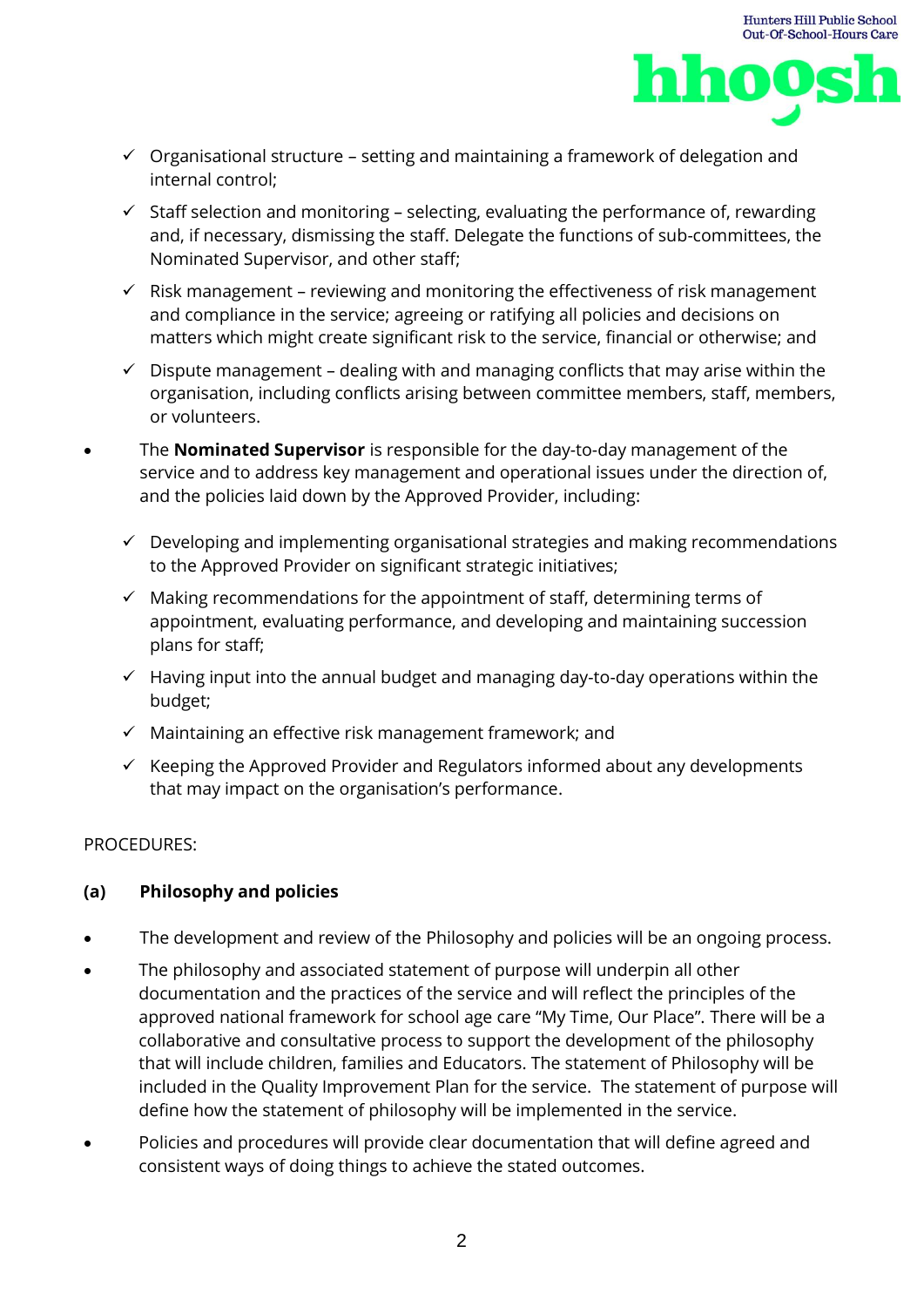



- The Management Committee as Approved Provider will ratify the Philosophy and the policies. The Approved Provider can only alter policies and the changes minuted as a record.
- All documents will be dated and include nominated review dates.
- There will be a comprehensive index for the service policies as it is likely that some policies may address several aspects of operational practice.
- The service philosophy and policies will be available for all stakeholders and there will be reference to this in parent and staff handbooks and general service information.

#### **(b) Financial management**

- The Approved Provider will be responsible for developing and overseeing the budget of the service and for ensuring that the service operates within a responsible, sustainable financial framework.
- In line with this responsibility the Management Committee will conduct a budget planning meeting each year as part of its annual business planning. The details of budgeting and fee setting are set out under the Fee Policy.
- Financial reporting including an income and expenditure statement and balance sheet will be presented to the Management Committee on a regular basis and the opportunity provided to ask questions or seek further advice from any Management Committee member.

#### **(c) Facilities and environment**

- The Management Committee will ensure regulations 103–115 relating to the physical environment required for an OSHC service are maintained at all times.
- In the event of the relocation of the site the Management Committee will ensure that the requirements of the regulations are considered if and when site re-arrangements are proposed.
- Work, Health and Safety implications will be considered by the Management committee in relation to educators locking up and leaving the service at the end of the day and risk assessments of the practices will be undertaken.

#### **(d) Equipment and maintenance**

- Appropriate equipment and furniture, to meet the needs of the children and educators, will be well maintained and safe.
- Processes will be in place for routine cleaning of toys and equipment.

#### **(e) Review and evaluation of the service**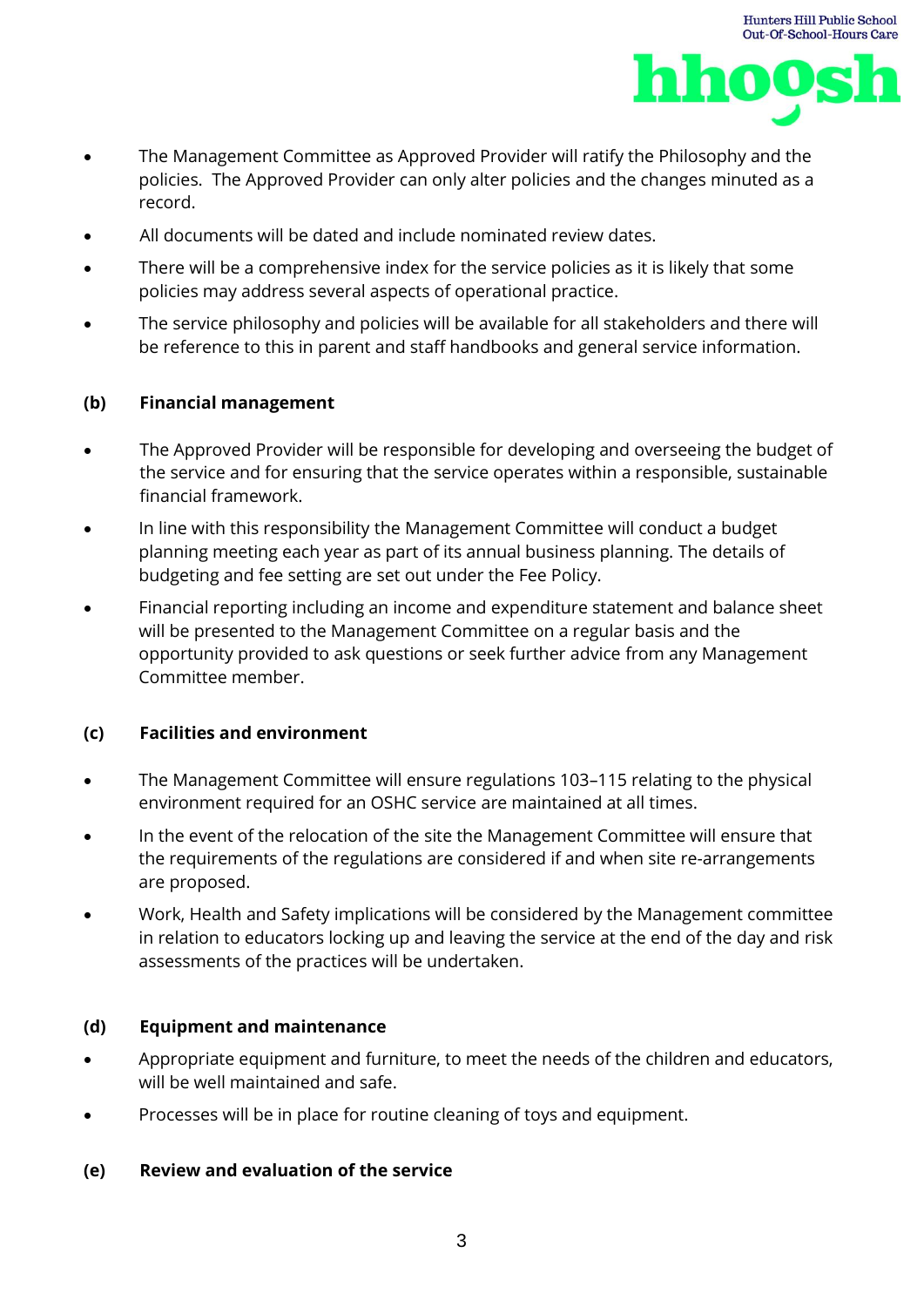

- Ongoing review and evaluation will underpin the continuing development of the service. The Management Committee will ensure that the evaluation involves all stakeholders, especially families, children and educators.
- The development of a Quality Improvement Plan (QIP) will form part of the review process. Reflection on what works well and what aspects of the service need further development will be included in the QIP and discussed at meetings of the Management Committee.

## **(f) Confidentiality**

• All members of the Management Committee will maintain confidentiality. This is addressed in the Confidentiality Policy.

## **(g) Maintenance of records**

- Regulation 177 outlines requirements and includes references to records that services must keep. Regulations 183–184 detail storage of records.
- The service has a duty to keep adequate records about staff, families and children in order to operate responsibly and legally. The service will protect the interests of the children and their families and the staff, using procedures to ensure appropriate privacy and confidentiality.
- The Approved Provider assists in determining the process, storage place and time line for storage of records.
- The service's orientation and induction processes will include the provision of relevant information to educators, children and families.
- Clear guidelines on who will have access to which particular records will be given to committee members, educators and families. These will be available at all times at the service.
- The Approved Provider will need to ensure that the record retention process meets the requirements of the following government departments:
	- $\checkmark$  Australian Tax Office (ATO)
	- $\checkmark$  Family Assistance Office (FAO)
	- $\checkmark$  Department for Education, Employment, and Workplace Relations (DEEWR)
- In the event of ceasing to operate, the service Management Committee will identify where the records will be kept and seek professional advice on the winding up of the service
- A list of nominated contacts for Child Care Management System, Australian Taxation office and Superannuation funds, as well as any other accounts, will be maintained and available to all members of the Management Committee. These contacts will be reviewed annually and updated as contacts change to ensure currency in communication for effective governance.